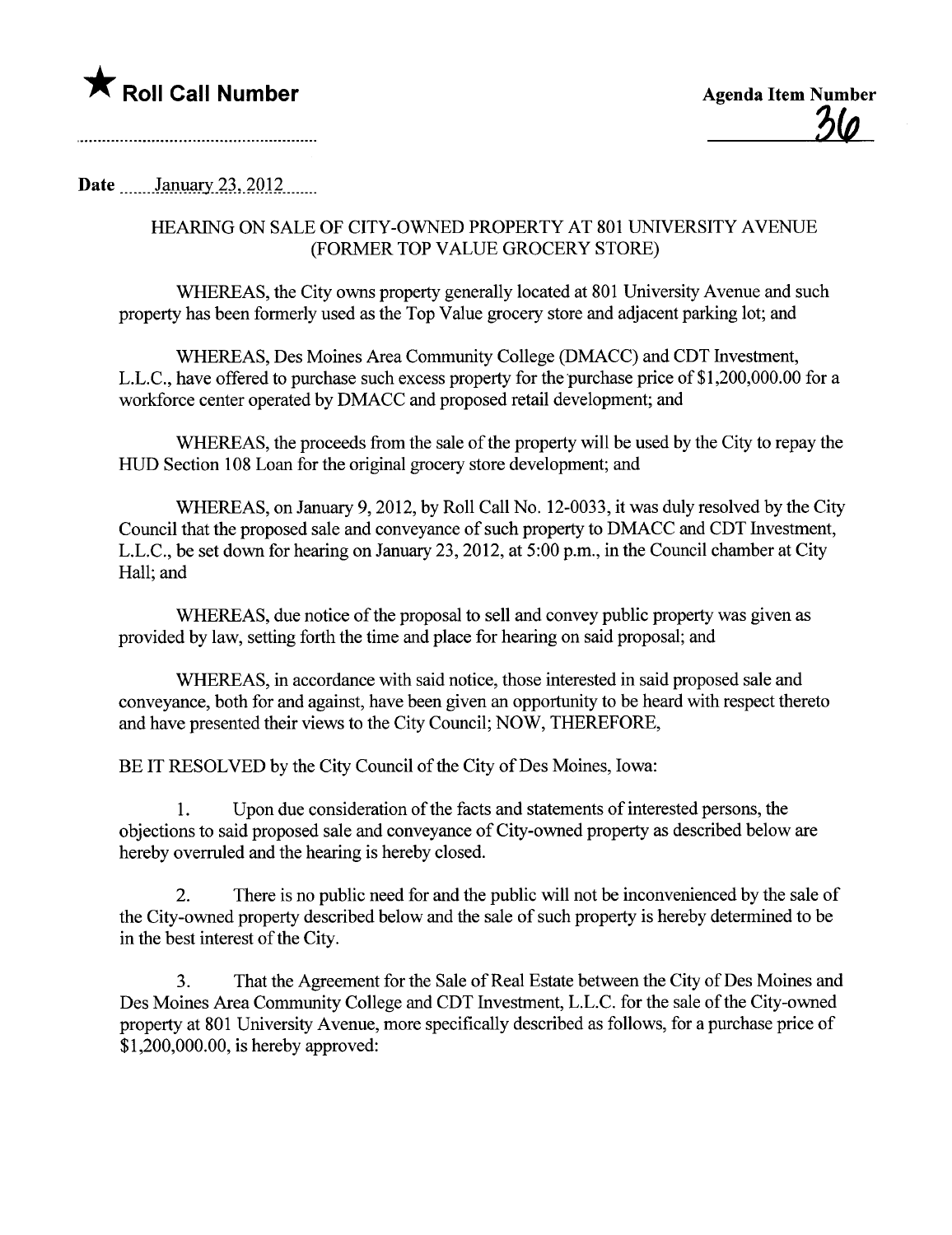

## Date \_\_\_\_\_\_ January 23, 2012

### Platted Lots:

All of Lots 38 through 43, Lots 50 through 55, Lots 84 through 89, and the North 20.0 feet of Lots 44, 49 and 90, in North Park, an Offcial Plat, all now included in and forming a part of the City of Des Moines, Polk County, Iowa.

#### West Half of 7th Street right-of-way

The West 1/2 of the following described portion of 7th Street right-of-way: All that part of 7th Street right-of-way lying East of and adjoining Lots 84, 85, 86, 87,88,89, and lying East of and adjoining the North 20.0 feet of Lot 90, all within North Park, an Official Plat, being more particularly described as follows: Beginning at the Northeast comer of said Lot 85; thence North 00° (Degrees) 24' (Minutes) 29" (Seconds) West along the East line of said Lot 84, a distance of 50.0 feet of the Northeast comer of said Lot 84; thence South 45° 15' 55" East a distance of 70.89 feet to the Northwest corner of Lot 8, Grand Park, an Official Plat; thence South 00° 24' 29" East along the West lines of Lots 8, 7, 6, 5, 4, and part of Lot 3, in said Grand Park a distance of 265.5 feet to a point 15.5 feet South of the Northwest corner of said Lot 3; thence South 84° 51' 15" West a distance of 50.17 feet to a point being on the East lot line and 20.0 feet South of the Northeast comer of Lot 90, in said North Park; thence North 00° 24' 29" West along the East lines of Lots 90,89,88,87,86, and 85, in said North Park, a distance of 269.89 feet to the Point of Beginning, all now included in and forming a part of the City of Des Moines, Polk County, Iowa. Containing 14,623 square feet more or less.

### North/South Alley right-of-way between 7th and 8th Streets

All of 14.0 foot North/South alley right-of-way lying East of and adjoining Lots 55,54,53,52,51,50 and lying East of and adjoining the North 20.0 feet of Lot 49, in North Park, an Official Plat, all now included in and forming a par of the City of Des Moines, Polk County, Iowa. Containing 0.0914 acres more or less.

#### 8th Street right-of-way

All that part of 8th Street right-of-way lying East of and adjoining Lots 38, 39, 40, 41,42,43 and the North 20.0 feet of Lot 44, North Park, an Official Plat, all now included in and forming a part of the City of Des Moines, Polk County, Iowa. Containing 0.366 acres more or less.

4. The Mayor is hereby authorized and directed to sign the Agreement for the Sale of Real Estate, the Special Warranty Deeds for conveyance of respective portions of the property to Des Moines Area Community College and CDT Investment, L.L.C., the Declaration of Covenants and, as appropriate, a Declaration of Horizontal Property Regime in accordance with the terms of the Agreement for the Sale of Real Estate, and the City Clerk is authorized and directed to attest to the Mayor's signatue.